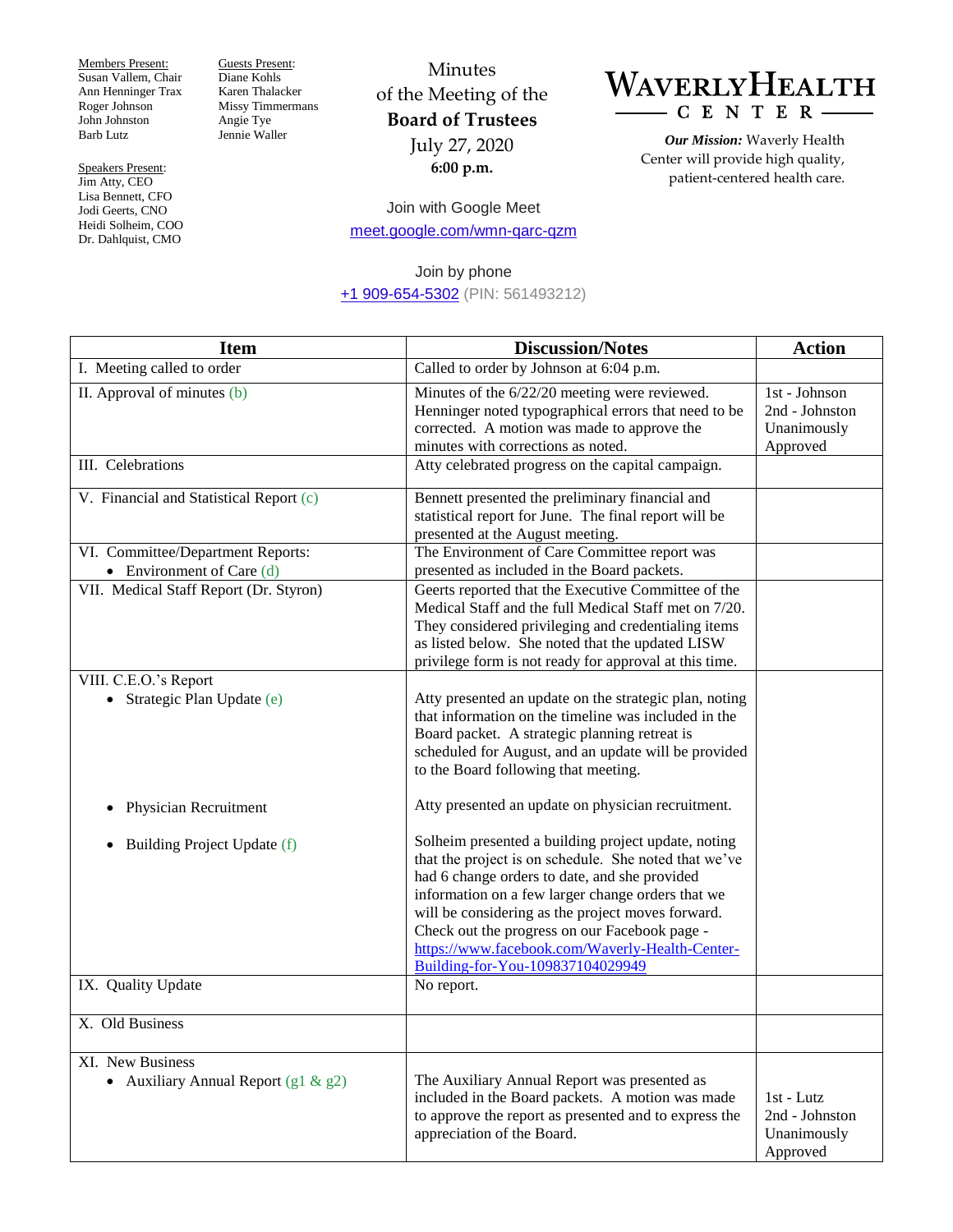| • CT Service Agreement (h)                                                                                               | Bennett presented an eight year agreement with GE                                                                                                                                                                           |                                                             |
|--------------------------------------------------------------------------------------------------------------------------|-----------------------------------------------------------------------------------------------------------------------------------------------------------------------------------------------------------------------------|-------------------------------------------------------------|
|                                                                                                                          | Healthcare for CT service. A motion was made to<br>approve the agreement as presented.                                                                                                                                      | 1st - Henninger<br>2nd - Johnson<br>Unanimously<br>Approved |
| CEC Nurse Call Agreement (i)                                                                                             | Solheim presented a three year agreement with CEC<br>for Rauland Software Maintenance. A motion was<br>made to approve the agreement as presented.                                                                          | 1st - Henninger<br>2nd - Lutz<br>Unanimously                |
| • Resolution Naming Depositories (j)                                                                                     | Bennett presented a revised resolution naming<br>depositories. The resolution was revised to add Old<br>National Bank, which had merged with Victoria                                                                       | Approved                                                    |
|                                                                                                                          | State Bank. A motion was made to approve the<br>resolution as presented.                                                                                                                                                    | 1st - Johnson<br>2nd - Lutz<br>Unanimously<br>Approved      |
| Tempus Nova, LLC Agreement for GSuite<br>Transition and Data Migration (k)                                               | Solheim presented an agreement with Tempus Nova,<br>LLC for G Suite transition and data migration. A<br>motion was made to approve the agreement as<br>presented.                                                           | 1st - Johnston<br>2nd - Lutz<br>Unanimously<br>Approved     |
| <b>Request for Privileges:</b><br>• Saleena Neuhaus, LISW - Active,<br>Licensed Independent Social Worker,<br><b>WHC</b> | Privileging items were presented as individually<br>listed at left. All files have been reviewed by the<br>Executive Committee of the Medical Staff. The<br>Executive Committee recommends approval. A                      | 1st - Johnson                                               |
| • Monte Phillips, LISW - Active,<br>Licensed Independent Social Worker,<br><b>WHC</b>                                    | motion was made to approve all privileging items as<br>individually considered and recommended by the<br>Executive Committee of the Medical Staff.                                                                          | 2nd - Henninger<br>Unanimously<br>Approved                  |
| • Holly Wardlow, LISW - Active,<br>Licensed Independent Social Worker,<br><b>WHC</b>                                     |                                                                                                                                                                                                                             |                                                             |
| Provisional Appointment to Medical Staff:<br>• Jennifer Schuchmann, MD - Active,<br>OB-Gyn, WHC                          |                                                                                                                                                                                                                             |                                                             |
| Recommendations Regarding Provisional<br>Status:<br>$\blacksquare$ David Congdon, MD – Courtesy, Plastic                 |                                                                                                                                                                                                                             |                                                             |
| Surgery & Otolaryngology, CVMS<br>· Micaela Rahm, ARNP - Courtesy,<br>ARNP-Cardiology, CVMS                              |                                                                                                                                                                                                                             |                                                             |
| Resignations from Medical Staff:<br>• Bethany Heidemann, ARNP - Ancillary,<br>ARNP-Otolaryngology, Iowa ENT              |                                                                                                                                                                                                                             |                                                             |
| • Privilege Form Update<br>- Clinical Social Worker (LISW) (1)                                                           |                                                                                                                                                                                                                             |                                                             |
| New/Revised Policies & Procedures:<br>None                                                                               |                                                                                                                                                                                                                             |                                                             |
| Finance Committee (m)<br>Capital Requests - None                                                                         | Bennett reported that the Finance Committee met<br>this morning, minutes from the meeting were<br>included in the Board packets.                                                                                            |                                                             |
| Capital Report<br>Cash Investments & Transfer Report                                                                     | Bennett presented the capital and cash investments<br>and transfer reports as included in the Board packets.<br>Bennett noted that the cash investments and transfer<br>report will contain a lot of activity with building |                                                             |